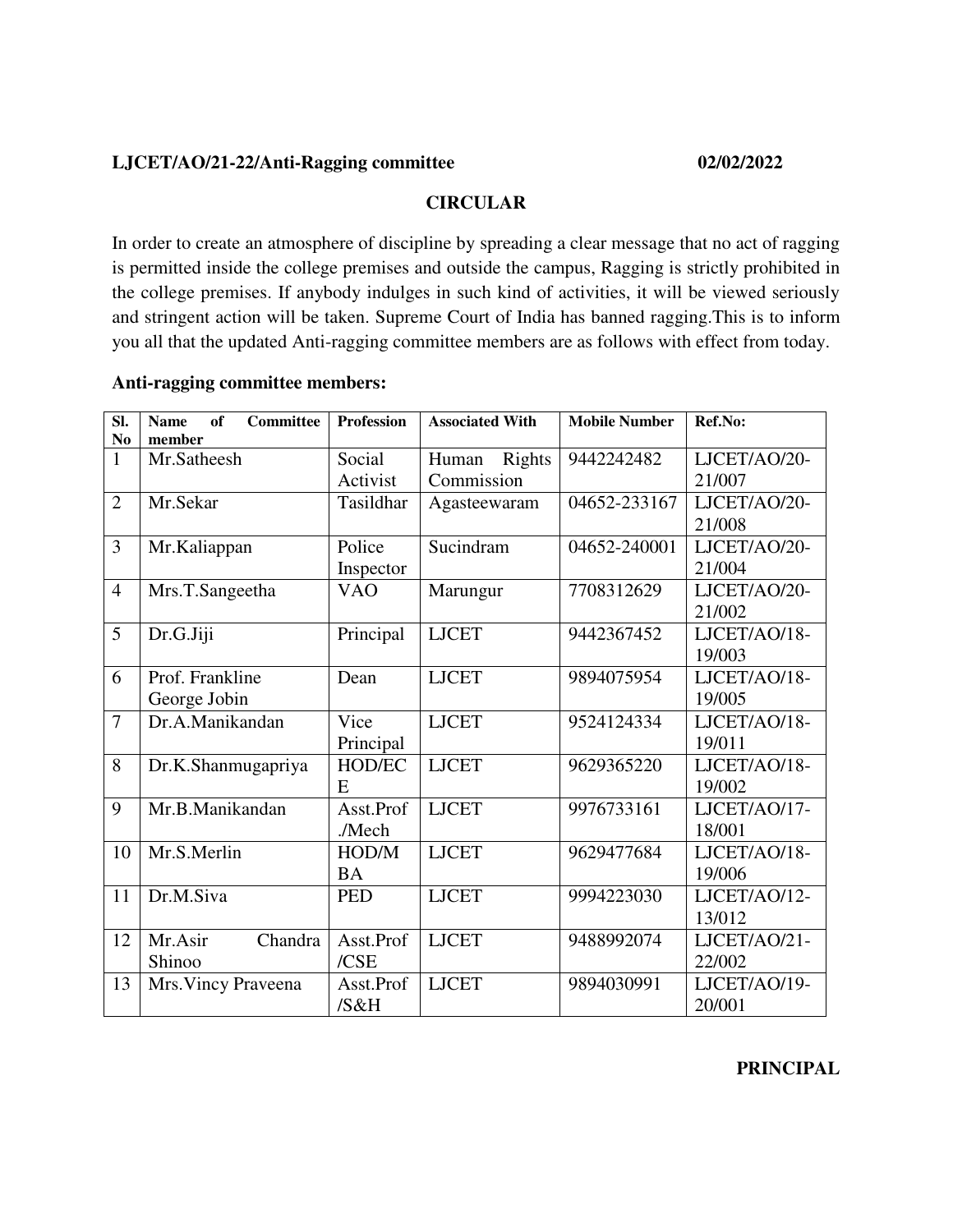- 1. The Chairman
- 2. The Vice Principal
- 3. The Dean
- 4. All HODs
- 5. All the UG/PG Classes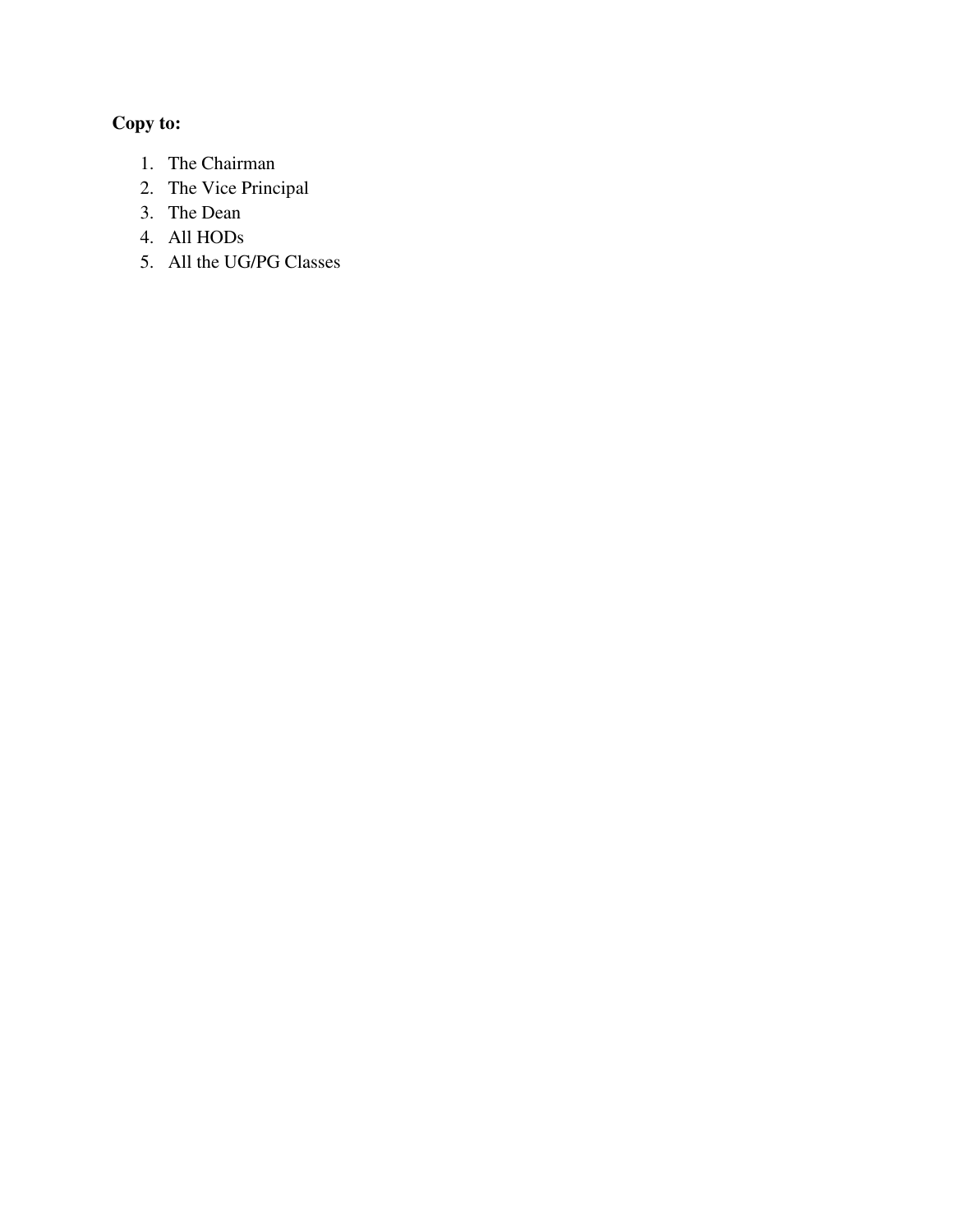**LJCET/AO/21-22/Grievance Redressal committee 02/02/2022**

#### **CIRCULAR**

The Grievance Redressal Cell is constituted to address the grievances of the students and staff in academic and non-academic matters. The Grievance Redressal Cell attempts to address genuine problems and complaints. The cell will create a platform where students can submit / convey their problems regarding academic and non-academic matters and we could get suggestions from the students for improvement.

This is to inform you all that the updated Grievance Redressal committee members are as follows with effect from today.

# **Sl.No:** Name Designation Representation 1 Dr.G.Jiji Principal Principal 2 | Prof. Frankline George Jobin | Dean | Member 3 Dr.A.Manikandan Vice Principal Member 4 | Dr.K.Shanmugapriya | HOD/ECE | Member 5 | Mr.S.S.Renjith | HOD/S&H | Member 6 | Mr.R.SoundararajaPandian | Placement officer | Member 7 | Dr.M.Siva | PED | Member

#### **Grievance Redressal committee members:**

**PRINCIPAL** 

- 1. The Chairman
- 2. The Vice Principal
- 3. The Dean
- 4. All HODs
- 5. All the UG/PG Classes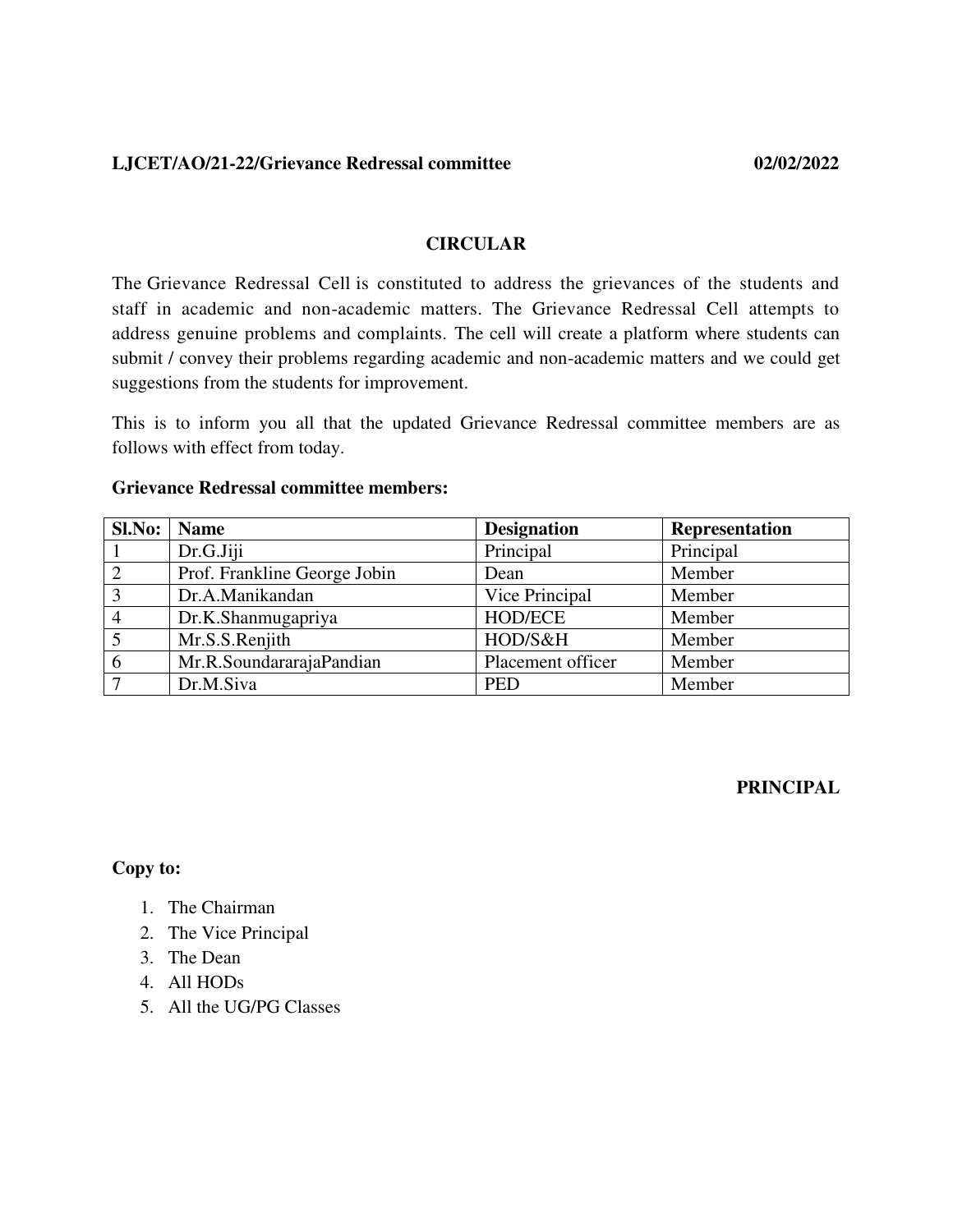# **LJCET/AO/21-22/ The Industry Institute Interaction Cell (IIIC) 02/02/2022**

#### **CIRCULAR**

The Industry Institute Interaction Cell (IIIC) will make an attempt to minimize the gap between the expectations of the Industry and the graduating engineers of our Institution. IIIC will strengthen the linkages with the industry and research organizations. IIIC will train our students in collaboration with the industries professionally in the state-of-art technology areas to meeting the specific needs of Industry in order to make them fully employable. This is to inform you all that the updated **Industry Institute Interaction Cell (IIIC)** members are as follows with effect from today.

|  |  | <b>Industry Institute Interaction Cell (IIIC) members:</b> |  |  |  |
|--|--|------------------------------------------------------------|--|--|--|
|--|--|------------------------------------------------------------|--|--|--|

| Sl.No: | Name of the Member | <b>Designation</b>       | <b>Associated</b><br>with | Mobile<br><b>Number</b> | Ref.No:                          |
|--------|--------------------|--------------------------|---------------------------|-------------------------|----------------------------------|
|        | Dr.A.Manikandan    | Vice<br>Principal        | <b>LJCET</b>              |                         | 9524124334   LJCET/IIC/20-21/001 |
|        | Mrs.J.PRABULA      | Asso.Prof/<br><b>MCA</b> | <b>LJCET</b>              |                         | 9487014078   LJCET/IIC/20-21/002 |

#### **PRINCIPAL**

- 1. The Chairman
- 2. The Vice Principal
- 3. The Dean
- 4. All HODs
- 5. All the UG/PG Classes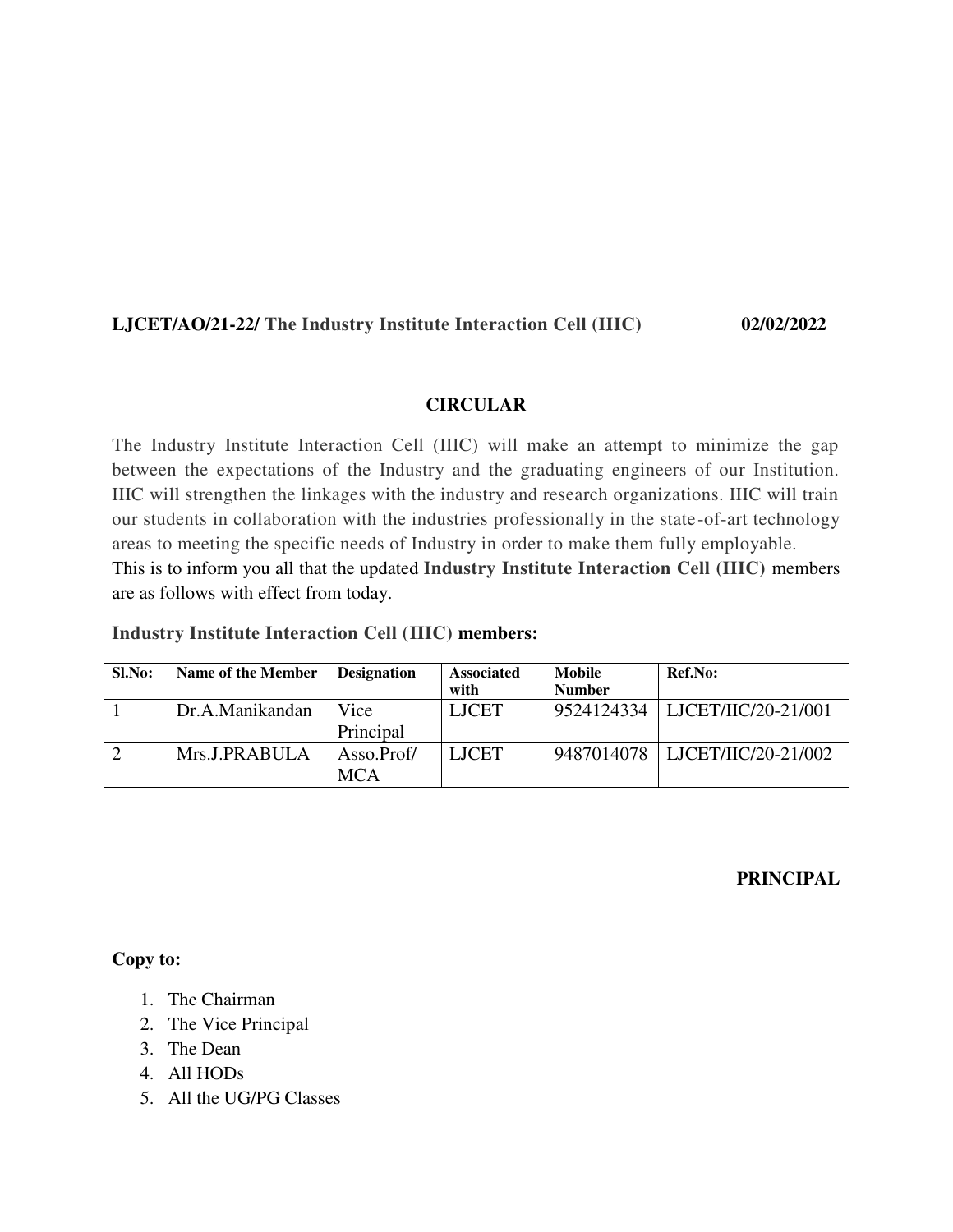#### **LJCET/AO/21-22/ Innovation & Incubation Cell (LJCETIIC) 02/02/2022**

#### **CIRCULAR**

Lord Jegannath College of Engineering and Technology (LJCET) Innovation & Incubation Cell (LJCETIIC) initiated various activities for the career enhancement of students at different medium like self-employment, start-up initiatives, collaboration with research institutions and other industries through various training programmes. The qualitative and quantitative outcome based ideas are shortlisted and suggested for incubation and development. These ideas are converted into innovative projects and other development activity in the research context.

This is to inform you all that the updated **Innovation & Incubation Cell (LJCETIIC)** members are as follows with effect from today.

| Sl.No: | <b>Name of the Member</b>    | <b>Designation</b>       |
|--------|------------------------------|--------------------------|
|        | Dr.G.Jiji                    | Principal                |
| 2      | Dr.M.Sasikumar               | <b>Industrial Expert</b> |
| 3      | Prof. Frankline George Jobin | Dean                     |
|        | Dr.A.Manikandan              | Vice Principal           |
| 5      | Mr.S.S.Renjith               | HOD/S&H                  |
|        | Mr.R.SoundararajaPandian     | Placement officer        |
|        | Mr.B.Manikandan              | Asst.Prof./Mech          |
| 8      | Mr.S.Merlin                  | <b>HOD/MBA</b>           |
| 9      | Mr.P.Gopu                    | Asst.Prof./Mech          |

#### **Innovation & Incubation Cell members:**

#### **PRINCIPAL**

- 1. The Chairman
- 2. The Vice Principal
- 3. The Dean
- 4. All HODs
- 5. All the UG/PG Classes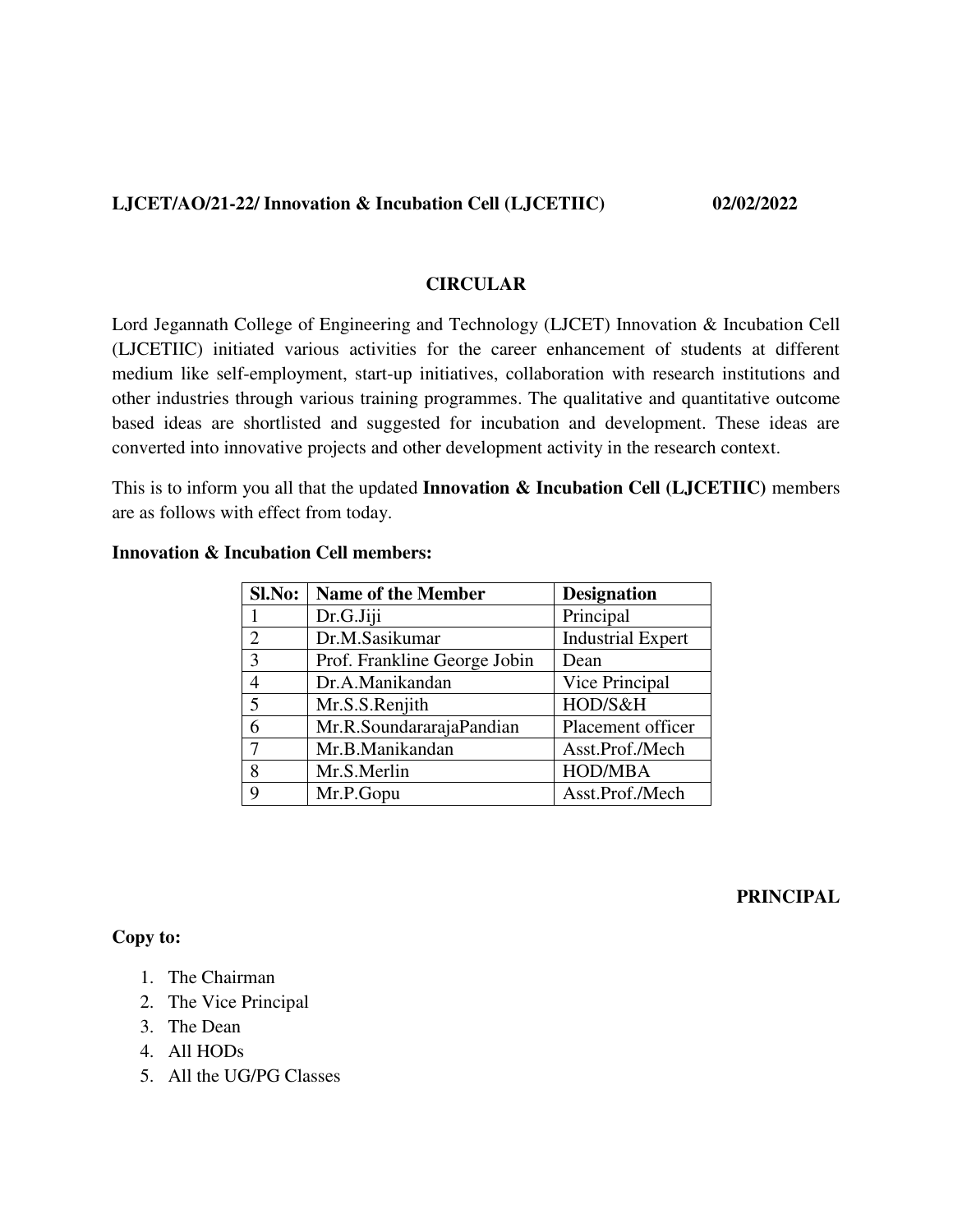#### **CIRCULAR**

Sexual harassment at the workplace has become a routine activity nowadays. Now and then we get to hear about new cases of sexual harassment. This is because sexual harassment at the workplace is an enhanced form of violence that takes place in daily routine and snatches away the women's right to life and healthy livelihood. In view of this, we decided to have a committee in place solely responsible for addressing and resolving the issues of sexual harassment at our workplace and which is easily accessible by all faculties, students and other staff members.

This is to inform you all that the updated **Internal Complaints Committee (ICC)** members are as follows with effect from today.

| Sl.            | <b>Committee</b><br>of<br><b>Name</b> | <b>Profession</b> | <b>Associat</b> | <b>Designation</b> | Gender | <b>Mobile</b> | Ref.No:      |
|----------------|---------------------------------------|-------------------|-----------------|--------------------|--------|---------------|--------------|
| N <sub>0</sub> | member                                |                   | ed With         |                    |        | <b>Number</b> |              |
| $\mathbf{1}$   | Dr.K.Shanmugapriya                    | HOD/EC            | <b>LJCET</b>    | Chairpers          | Female | 9629365220    | LJCET/ICC/20 |
|                |                                       | E                 |                 | <sub>on</sub>      |        |               | $-21/001$    |
| $\overline{2}$ | Dr.A.Manikandan                       | Vice              | <b>LJCET</b>    | Member             | Male   | 9524124334    | LJCET/ICC/20 |
|                |                                       | Principal         |                 |                    |        |               | $-21/002$    |
| 3              | Mr.B.Manikandan                       | Asst.Prof         | <b>LJCET</b>    | Member             | Male   | 9976733161    | LJCET/ICC/20 |
|                |                                       | ./Mech            |                 |                    |        |               | $-21/003$    |
| $\overline{4}$ | Mrs.Brindha Sherly                    | Asst.Prof         | <b>LJCET</b>    | Member             | Female | 8903008736    | LJCET/ICC/20 |
|                |                                       | ./EEE             |                 |                    |        |               | $-21/004$    |
| 5              | Mr.Thavasilingamani                   | Office            | <b>LJCET</b>    | Member             | Male   | 9789305084    | LJCET/ICC/20 |
|                |                                       |                   |                 |                    |        |               | $-21/005$    |
| 6              | Mrs.P.Thangam                         | A.O.              | <b>LJCET</b>    | Member             | Female | 9894550811    | LJCET/ICC/20 |
|                |                                       |                   |                 |                    |        |               | $-21/007$    |
| 7              | Ms. M.S. Mahizha                      | Student           | <b>LJCET</b>    | Student            | Female | 7538818627    | LJCET/ICC/21 |
|                |                                       |                   |                 | Member             |        |               | $-22/004$    |
| 8              | Mr.R.Alphan                           | Student           | <b>LJCET</b>    | Student            | Male   | 7708306336    | LJCET/ICC/21 |
|                |                                       |                   |                 | Member             |        |               | $-22/002$    |
| 9              | Ms.B.Girija                           | Student           | <b>LJCET</b>    | Student            | Female | 8838730243    | LJCET/ICC/21 |
|                |                                       |                   |                 | Member             |        |               | $-22/003$    |

#### **Internal Complaints Committee (ICC) members:**

#### **PRINCIPAL**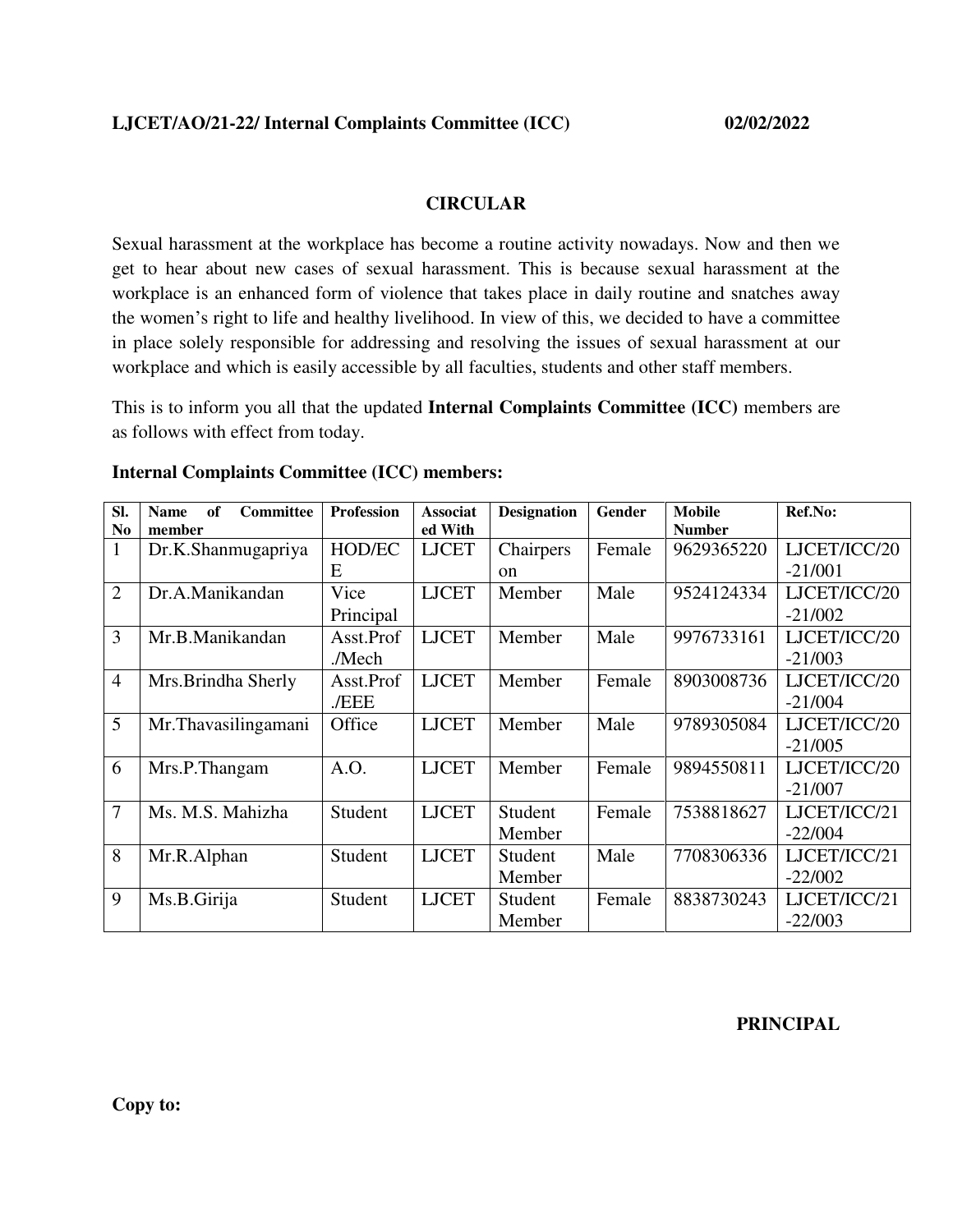- 1. The Chairman
- 2. The Vice Principal
- 3. The Dean
- 4. All HODs
- 5. All the UG/PG Classes

### **LJCET/AO/21-22/ Reservation (SC/ST/OBC) and Minority Cell 02/02/2022**

#### **CIRCULAR**

SC / ST / OBC Cell has been constituted in the Institute to resolve all the affairs and problems related to the SC / ST / OBC Faculty members, Staff, Employees, and Students of the Institute. As per the requirement of AICTE / UGC, the college has Minority Welfare Cell to provide an environment that supports diversity and respects everyone regardless of color, religious belief or cultures and also commits to ensuring protection of everyone including minorities and acting as per the provisions of constitution of India.

This is to inform you all that the updated **Reservation (SC/ST/OBC) and Minority Cell**  members are as follows with effect from today.

| SI.<br>N <sub>0</sub> | Name of the<br>committee | <b>Profes</b><br>sion | <b>Associated</b><br>with | Mobile number | Caste     | Gender | Ref.No:        |
|-----------------------|--------------------------|-----------------------|---------------------------|---------------|-----------|--------|----------------|
|                       | member                   |                       |                           |               |           |        |                |
| 1                     | A.Sureshkumar            | <b>MBA</b>            | <b>LJCET</b>              | 6385493510    | <b>SC</b> | Male   | LJCET/SCST     |
|                       |                          |                       |                           |               |           |        | $/20 - 21/001$ |
| 2                     | Prof. Frankline          | Dean                  | <b>LJCET</b>              | 9894075954    | <b>ST</b> | Male   | LJCET/SCST     |
|                       | Jobin                    |                       |                           |               |           |        | $/20 - 21/002$ |
| 3                     | Mrs.D.Geetha             | A <sub>O</sub>        | <b>LJCET</b>              | 9486452238    | Other     | Female | LJCET/SCST     |
|                       | Rani                     |                       |                           |               |           |        | $/20 - 21/003$ |
| $\overline{4}$        | <b>J.Albert Xavier</b>   | <b>HOD</b>            | <b>LJCET</b>              | 8536637809    | Other     | Male   | LJCET/SCST     |
|                       |                          |                       |                           |               |           |        | $/20 - 21/004$ |
| 5                     | Anbammal                 | Asst.                 | <b>LJCET</b>              | 9994598929    | Other     | Female | LJCET/SCST     |
|                       |                          | Prof                  |                           |               |           |        | $/20 - 21/005$ |

#### **(SC/ST/OBC) cell members**

#### **Minority Welfare Cell members**

| Dr.G.JIJI                    | <b>Principal</b> | <b>Ex-Officio Member</b> |
|------------------------------|------------------|--------------------------|
| <b>Prof. Frankline Jobin</b> | Dean             | <b>Chairperson</b>       |
| Prof.S.Merlin                | Asso.Prof/MBA    | Member                   |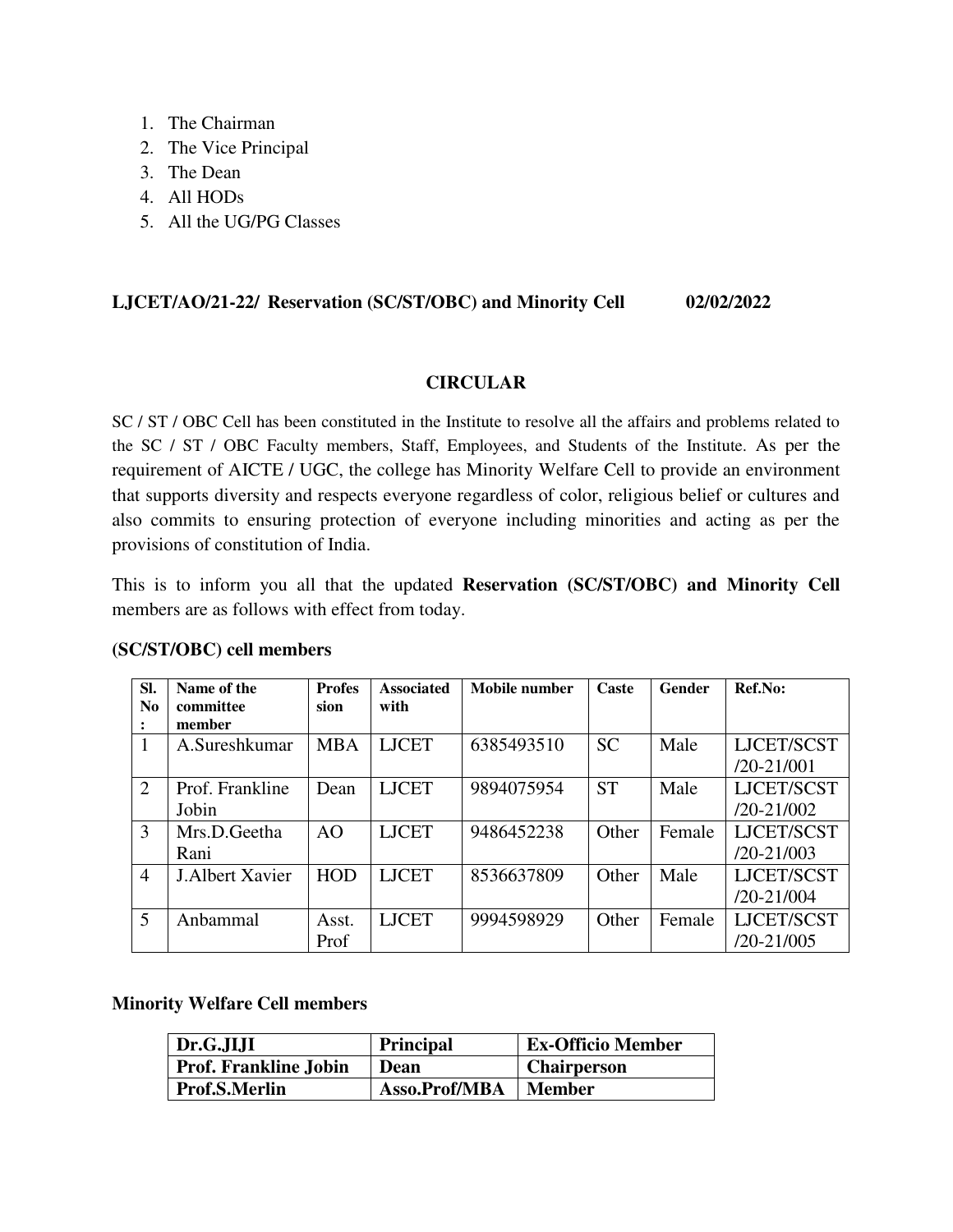#### **PRINCIPAL**

#### **Copy to:**

| The Chairman |
|--------------|
|              |

- 2. The Vice Principal
- 3. The Dean
- 4. All HODs
- 5. All the UG/PG Classes

#### **LJCET/AO/21-22/ Student Counselor and T & P cell 02/02/2022**

## **CIRCULAR**

Student counselors work with students, parents, and educators to help the students succeed academically and socially. They provide one-on-one emotional guidance and help students plan for their futures by guiding them in building a career.

Placement Officer helps the Students to find work placements with relevant employers. The goal of a placement is to provide students with workplace experience and assist them with their transition into the workforce.

This is to inform you all that the updated **Student Counselor and T & P cell** members are as follows with effect from today.

#### **Student Counselors:**

| Sl.No: | Name of the      | <b>Profession</b> | <b>Associated</b> | Mobile     | Ref.No:                       |
|--------|------------------|-------------------|-------------------|------------|-------------------------------|
|        | committee member |                   | with              | number     |                               |
|        | Mrs.D.Geetha     | AO                | <b>LJCET</b>      |            | 9486452238 LICET/AO/21-22/001 |
|        | Rani             |                   |                   |            |                               |
|        | Mr.S.S.Reniith   | HOD/S&H           | <b>LICET</b>      | 9790203388 | LJCET/AO/21-22/002            |

#### **Training and Placement Officer:**